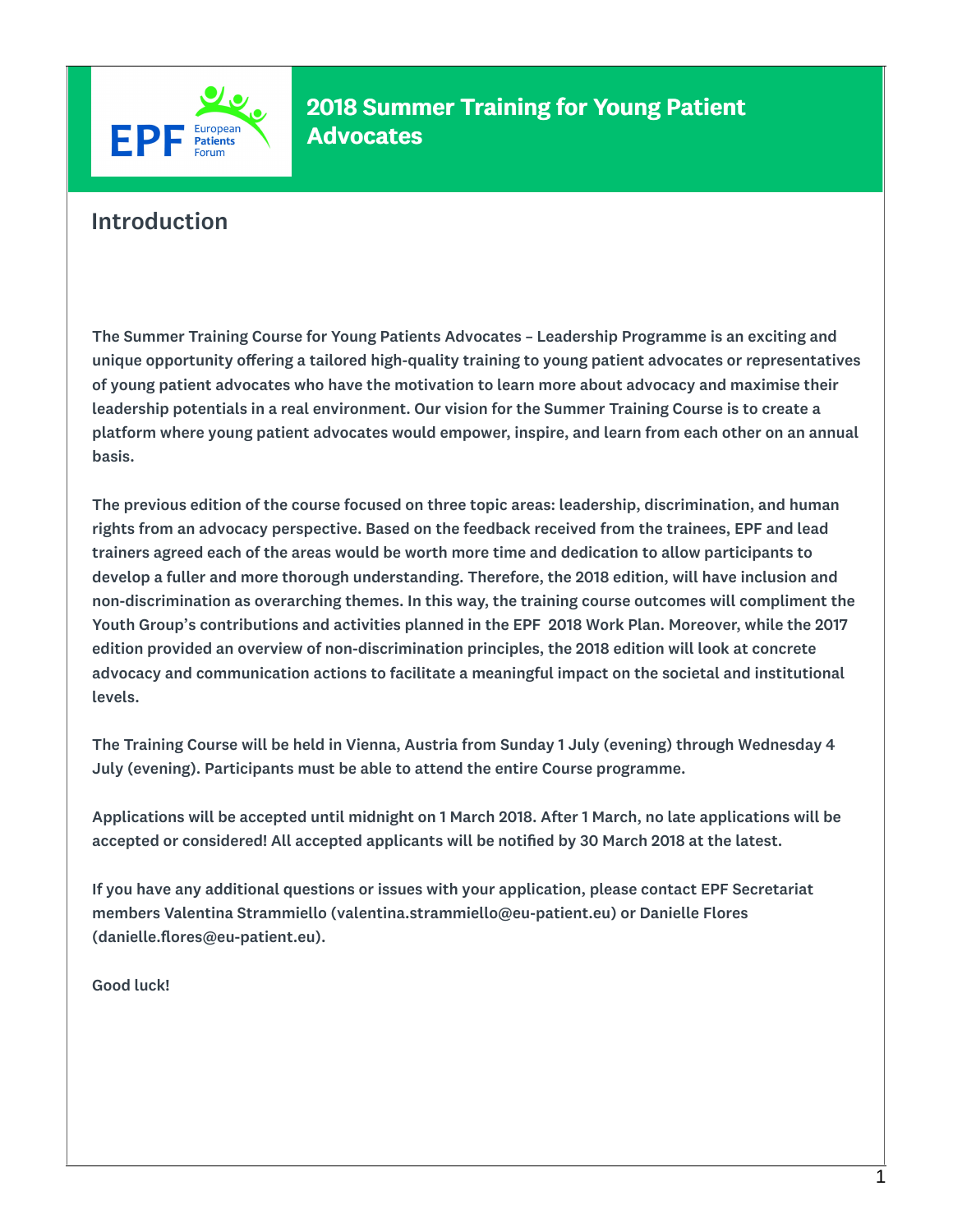

# Application Instructions

This form shall only be used by applicants for the Summer Training Course for Young Patients Advocates – Leadership Programme 2018. Before starting your application form, please be sure to note the following:

- Please answer each question in full, providing as much detail as possible.Incomplete applications and/or applications received after the deadline of 1 March 2018, 23:59 Central European Time are not valid and will not be reviewed by the Course Organisation committee.
- To ensure that you have sufficient time to correctly complete your application, we suggest that you first complete your application in a Word document and then copy/paste your text answers into the online form. You will be able to go back and finish your application in more than one session as long as you use the same computer!
- Your personal data collected for the purposes of this application process will be treated in a confidential manner.
- It is important for you to know that the training course is limited to 40 participants. Your application will be scored and evaluated by the members of the Course Organisation Committee.
- Finally, please note that only successful candidates will be contacted by the end of March 2018.

#### WHO SHOULD APPLY?

Applicants must be either be a:

- Young Employee or volunteer of a patient organisation,
- Young Patient with a chronic and/or lifelong illness/condition who is affiliated with a patient organisation,
- Young Patient with a chronic and/or lifelong illness/condition who is not affiliated with a patient organisation,
- Alternatively, a family member/carer of a young patient with a chronic and/or lifelong illness/condition can attend the training if he/she accompanies a young advocate and is at the same time an active patient advocate.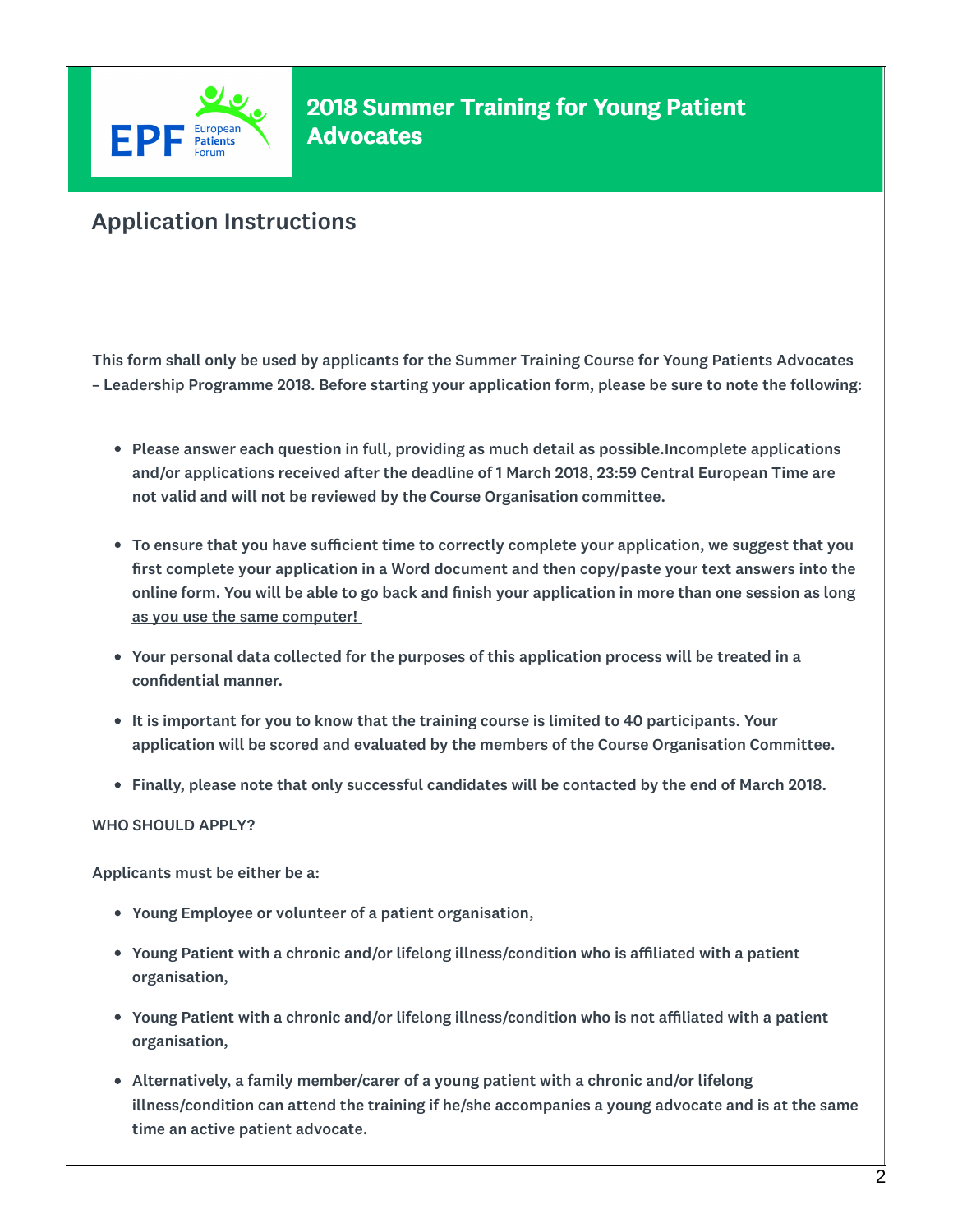- Age Range: 18 30 years of age
- Country of residence: Applications will be accepted from candidates living in the EU Members States and those countries who have either the official EU candidate or potential candidate country status, with details [available](http://ec.europa.eu/environment/enlarg/candidates.htm) here.

Other criteria: Knowledge of public health, interest in developing leadership abilities and advocacy skills and willingness to use the learning in practice. If you do sign up for this training course we expect you to commit yourself to applying the knowledge in practice by transferring learning to other young peers, to becoming actively (if not already) involved in patients' advocacy, and be part of larger patients' movement, after finishing the course.

Time Commitment: Applicants must be able to commit to actively participate in the online assessment occurring before the training course and to attend the training sessions for the full duration of 3 days. The dates of the training are Sunday July 1 (welcome dinner) through the afternoon/evening on Wednesday 4 July. Applicants must also commit to actively participate in the follow-up phase of the training, including the programme evaluation.

Language: Please note that the entire training will be take place in English. To successfully take part in this training course, you must have a working knowledge of English at minimum at the Upper Intermediate level (B2 of the Common European Framework of Reference for Languages), meaning: "You can interact with a degree of fluency and spontaneity that makes regular interaction with native speakers quite easy, without strain for either party."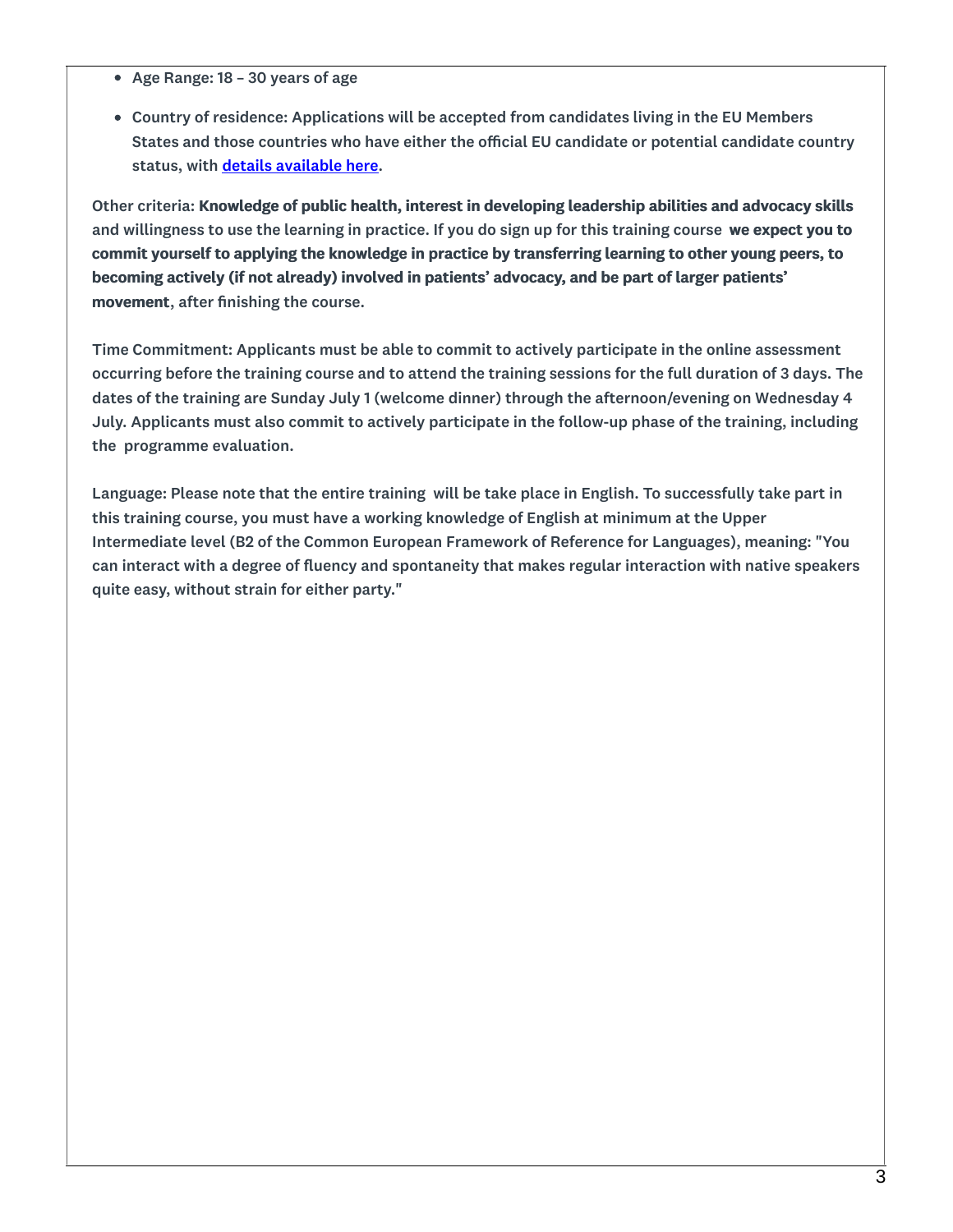

# Application Structure

The application form contains the following sections. Please make sure that you complete all parts of this form.

- 1. Declaration of Commitment
- 2. Applicant's General Information
- 3. Language
- 4. Motivation
- 5. Knowledge and Experience in Patience Advocacy
- 6. Applying acquired Learning
- 7. Specific Requirements
- 8. Certification and Acknowledgements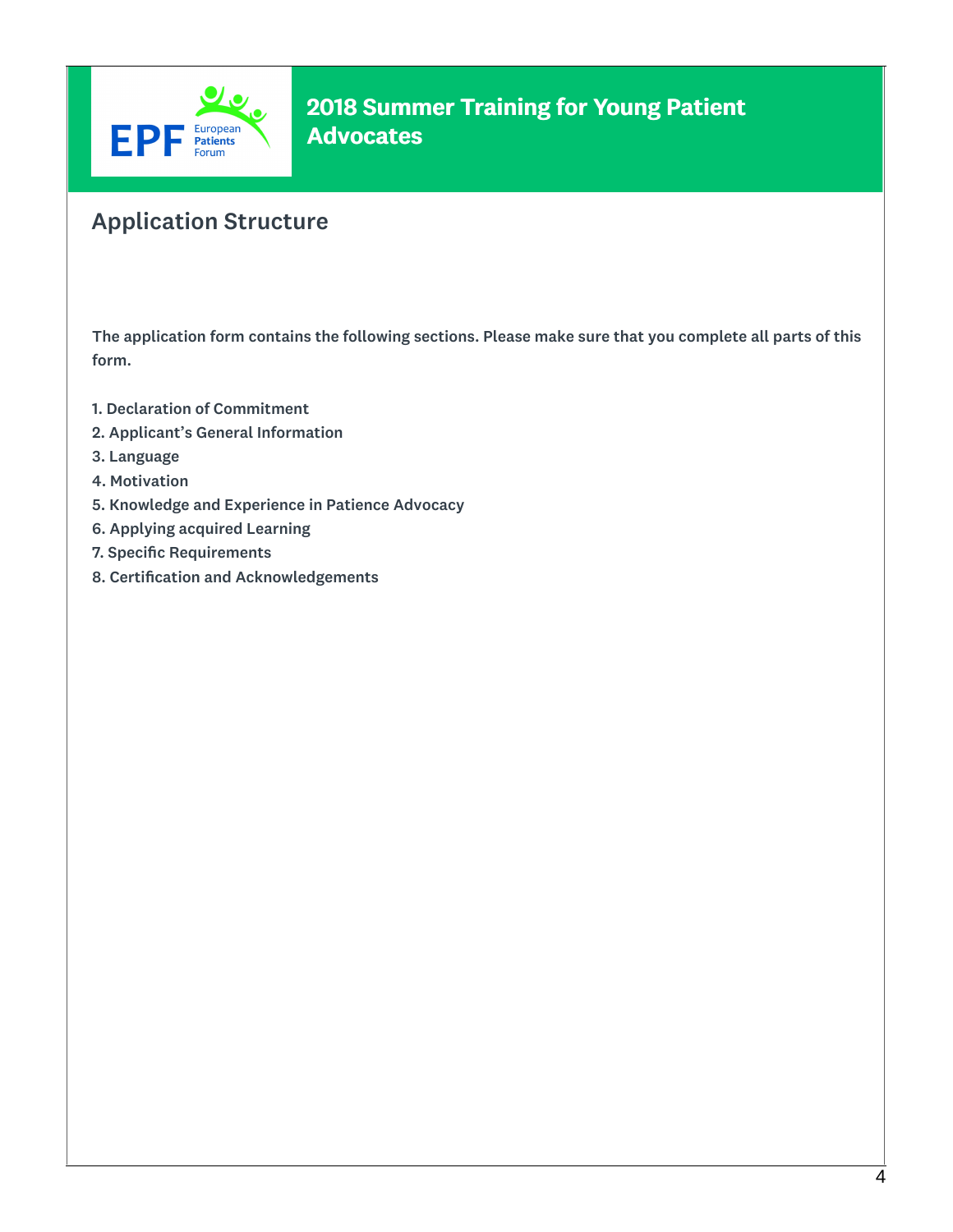

- 1. Declaration of Committment
- $\star$  1. I commit to take part in the application and assessment process, which is an integral part of this training course (to be conducted in the period between December 2017 and March 2018). ◯ No

 $\star$  2. I commit to attending the three (3) full days of the training session that will be held 1-4 July 2018.

Yes

Yes

No

 $\star$  3. I commit to take an active role during the training follow-up phase (to be conducted in the period between July and October 2018) and I acknowledge that this will require engagement from my side, as agreed during the training course.

- Yes
- $\bigcirc$  No

 $\star$  4. I agree to be included in an EPF online platform and other activities in order to act as a patient advocate.

- Yes
- No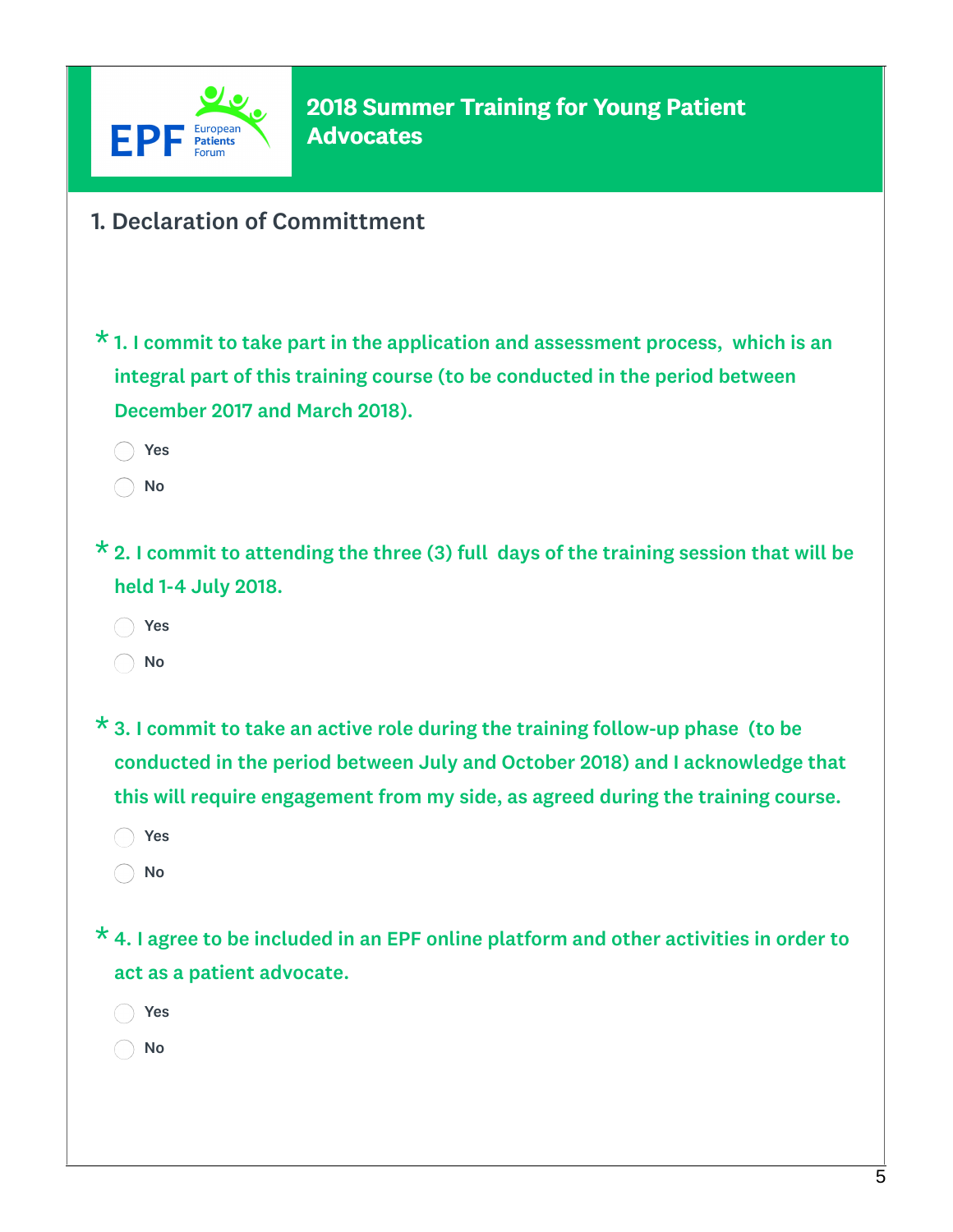| $\star$ 5. I commit to using and sharing the training knowledge and experience in other |  |
|-----------------------------------------------------------------------------------------|--|
| settings in my own country in an effort to represent and advance the young              |  |
| patient's voice and mobilise the patient movement.                                      |  |
| ◯ Yes                                                                                   |  |
| No                                                                                      |  |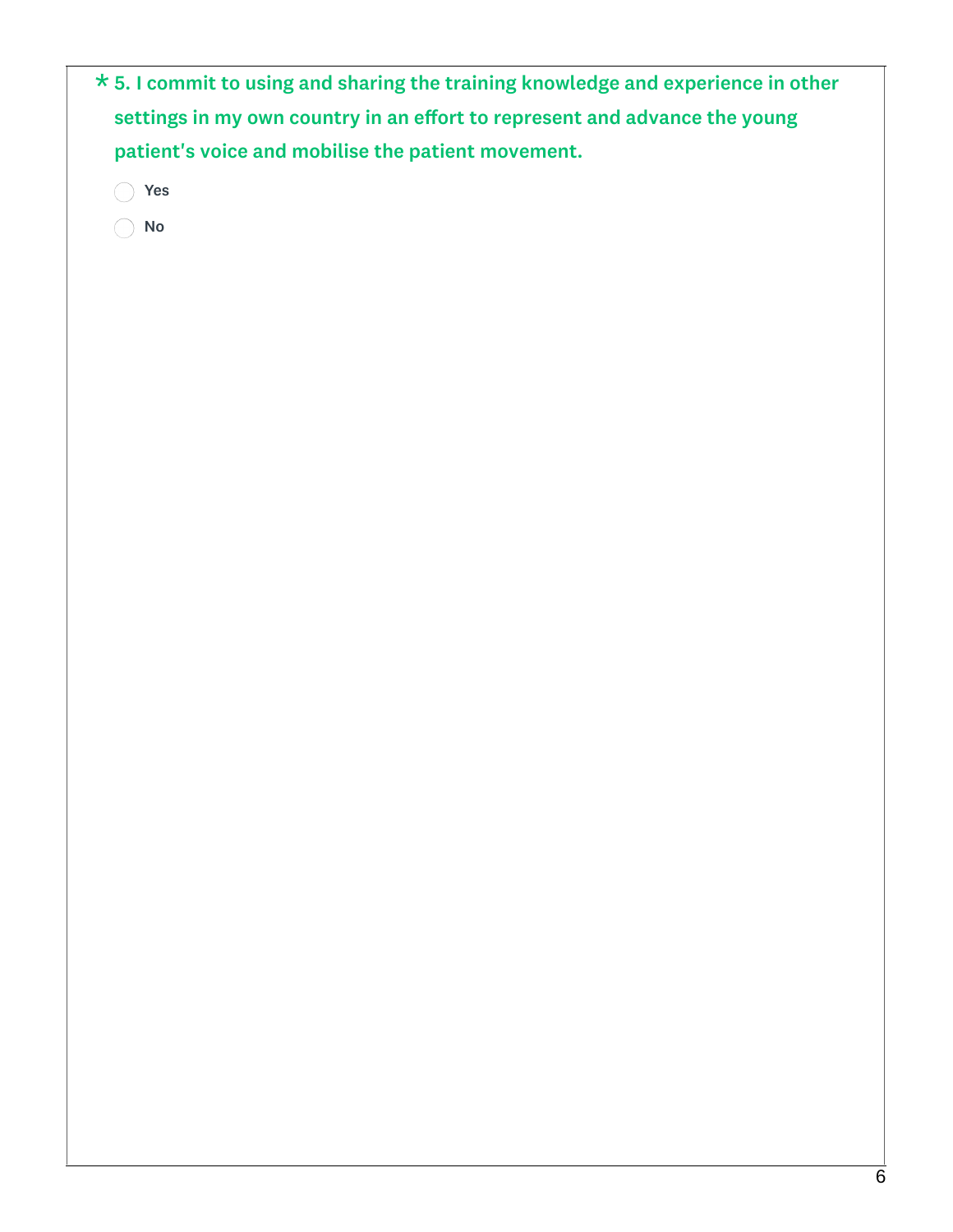

# General Information

#### $*$  6. Title:



#### \* 7. First Name:

#### 8. Middle Name (if applicable):

#### $*$  9. Last name:

#### $*$  10. Please indicate if you are:

Employee of a patient organisation Volunteer of a patient organisation Patient with a chronic and/or lifelong illness/condition who is affiliated with a patient organisation Patient with a chronic and/or lifelong illness/condition who is not affiliated with a patient organisation Family member/carer (not affiliated with a patient organisation) of a patient with a chronic and/or lifelong illness/condition None of the above (I am not a patient or family member/carer of a patient nor am I involved in a patient organisation as either employee or volunteer). If this is the case, please be aware that you are not eligible for this Course!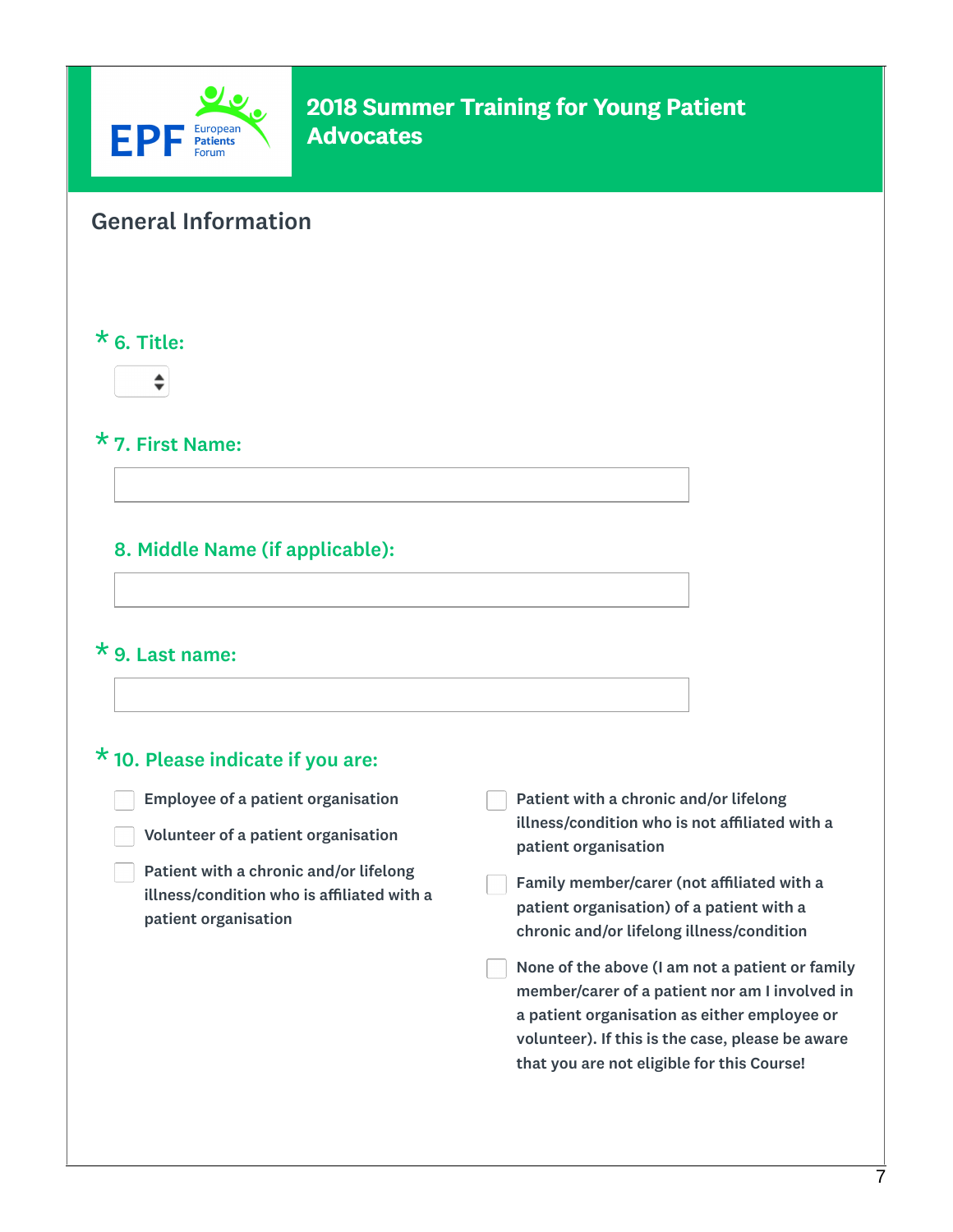# 11. If you are a staff member or volunteer of a patient organisation, please provides us with the following information:

| <b>Organisation name</b><br>(in English):                                                                                      |  |
|--------------------------------------------------------------------------------------------------------------------------------|--|
| <b>Contact details</b><br>(address, website,<br>etc):                                                                          |  |
| Your title within the<br>organisation:                                                                                         |  |
| <b>Your current</b><br>responsibility and<br>duties, with focus<br>on the activities<br>where you need to<br>take a leadership |  |
| role:                                                                                                                          |  |

# \*12. Date of birth (day-month-year):

# \*13. Nationality:

# \*14. Full postal address:

| <b>Street and number:</b>       |  |
|---------------------------------|--|
| Town/City:                      |  |
| Postal code:                    |  |
| <b>Country of</b><br>residence: |  |

# \*15. Telephone number:

| <b>Mobile:</b> |  |
|----------------|--|
| Home phone (if |  |
| applicable):   |  |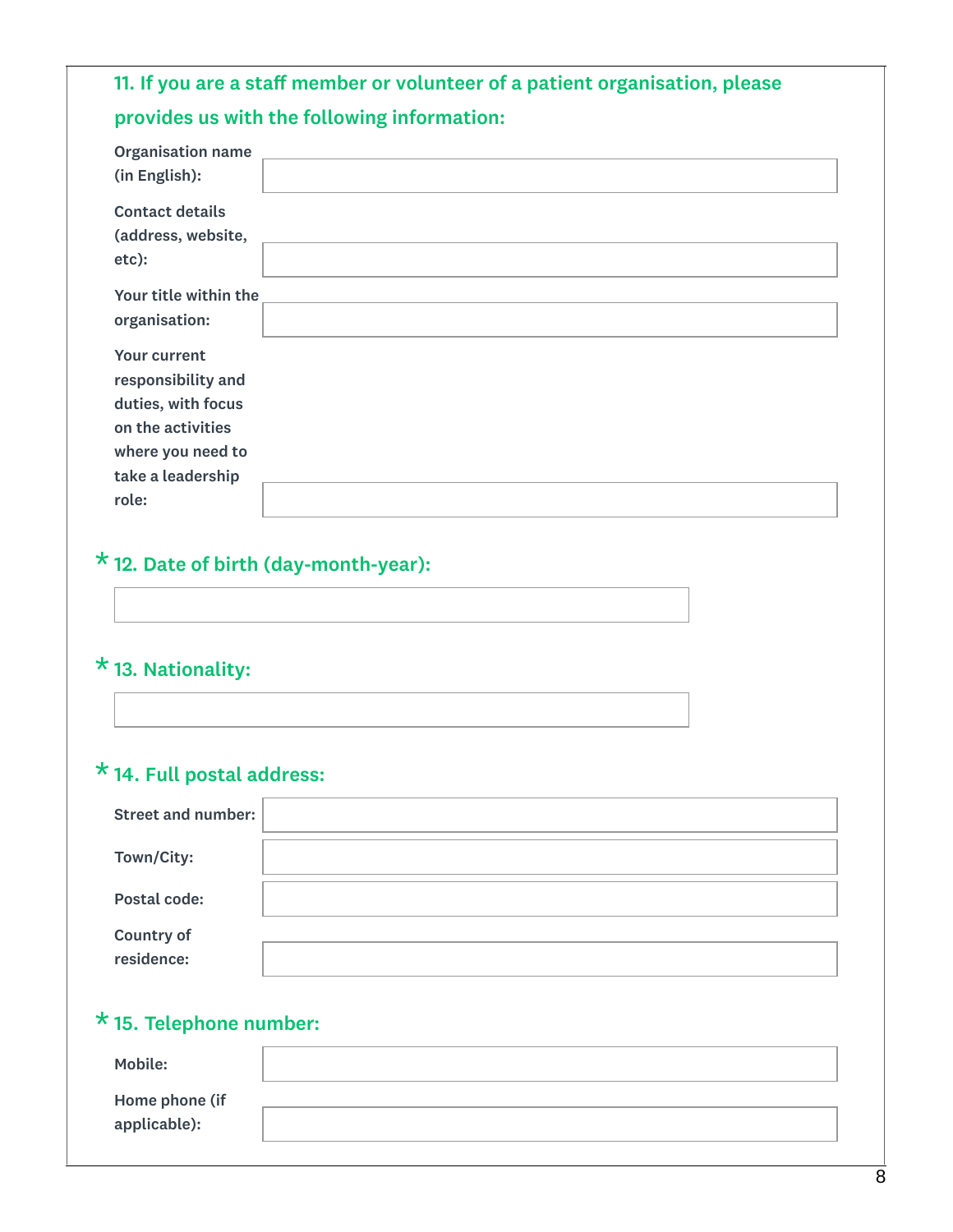#### $*$  16. Email address:  $^{\texttt{\texttt{\star}}}$  17. How did you hear about the Summer Training Course? (Please tick all that apply): **EPF Website** EPF Newsletter or Weekly Insiders mailing EPF Members EPF CONNECT (EPF Social platform) EPF event (while attending a conference, workshop, etc.): Social media: Facebook Social media: Twitter Through a friend, colleague, or professional contact Came across this Course while navigating the Internet **Other**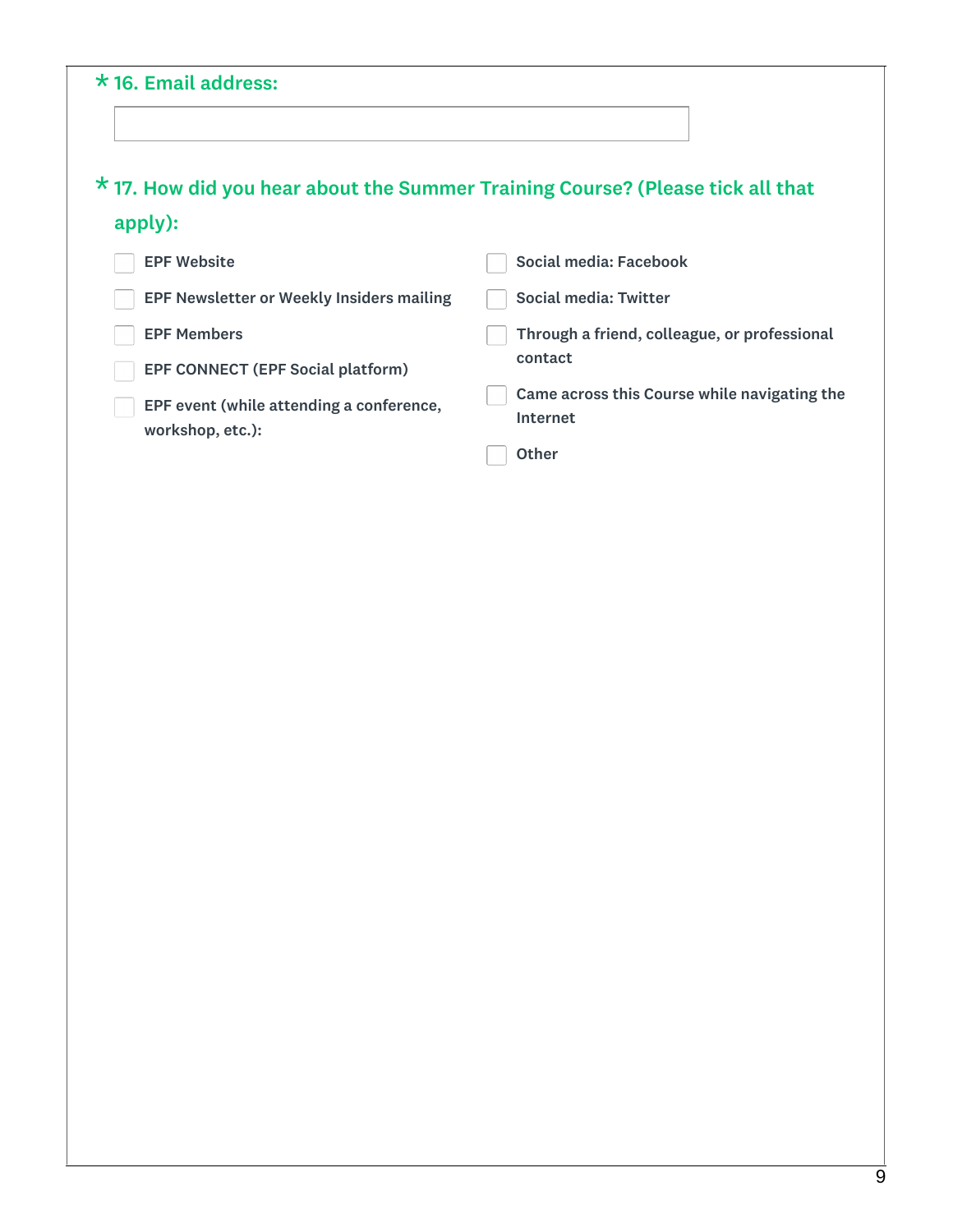

### 3. Language

#### $*$  18. Which languages are you fluent in?

♦

\*19. What is your mother tongue or native language? Please only select one:

 $\star$  20. Please rate your English language READING skills, using the definitions provided on page 2 (Application Instructions) as a reference. Please be reminded that applicants must have a working knowledge of the English language (at least at an upper intermediate level or B2 Common European Framework of Reference for Languages (CEFR).

| C2 Advanced                  | A2 Elementary |
|------------------------------|---------------|
| C1 Very Good                 | Al Basic      |
| <b>B2 Upper intermediate</b> | <b>None</b>   |

B1 Lower Intermediate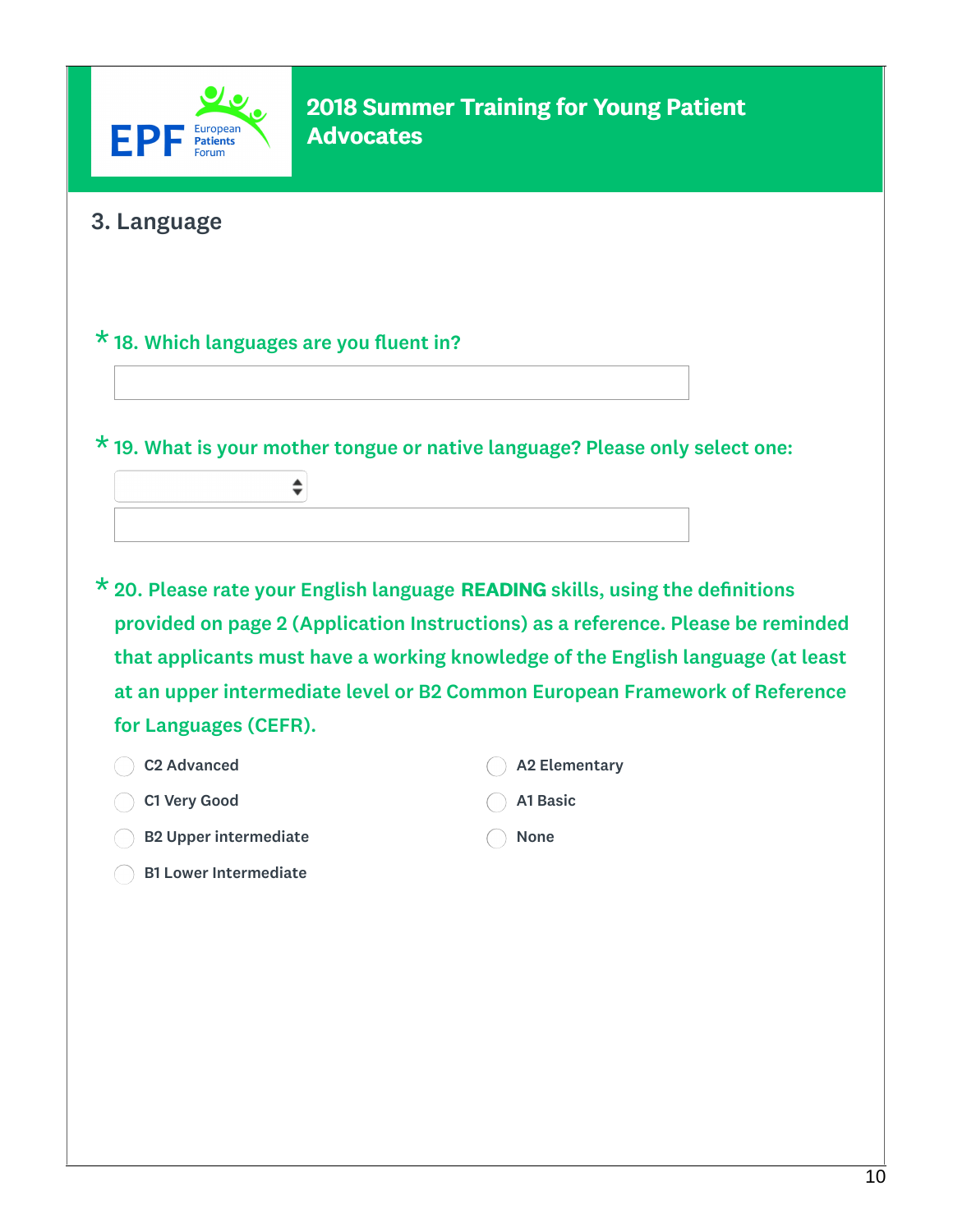|                       | * 21. Please rate your English language WRITING skills, using the definitions    |
|-----------------------|----------------------------------------------------------------------------------|
|                       | provided on page 2 (Application Instructions) as a reference. Please be reminded |
|                       | that applicants must have a working knowledge of the English language (at least  |
|                       | at an upper intermediate level or B2 Common European Framework of Reference      |
| for Languages (CEFR). |                                                                                  |

| C2 Advanced                      | A2 Elementary |
|----------------------------------|---------------|
| C1 Very Good                     | Al Basic      |
| $\bigcirc$ B2 Upper intermediate | ( None        |

B1 Lower Intermediate

 $^{\texttt{\texttt{\star}}}$  22. Please rate your English language SPEAKING skills, using the definitions provided on page 2 (Application Instructions) as a reference. Please be reminded that applicants must have a working knowledge of the English language (at least at an upper intermediate level or B2 Common European Framework of Reference for Languages (CEFR).

| C <sub>2</sub> Advanced     | $\bigcirc$ A2 Elementary |
|-----------------------------|--------------------------|
| C1 Very Good                | $( )$ A1 Basic           |
| $( )$ B2 Upper intermediate | <b>None</b>              |
| ( ) B1 Lower Intermediate   |                          |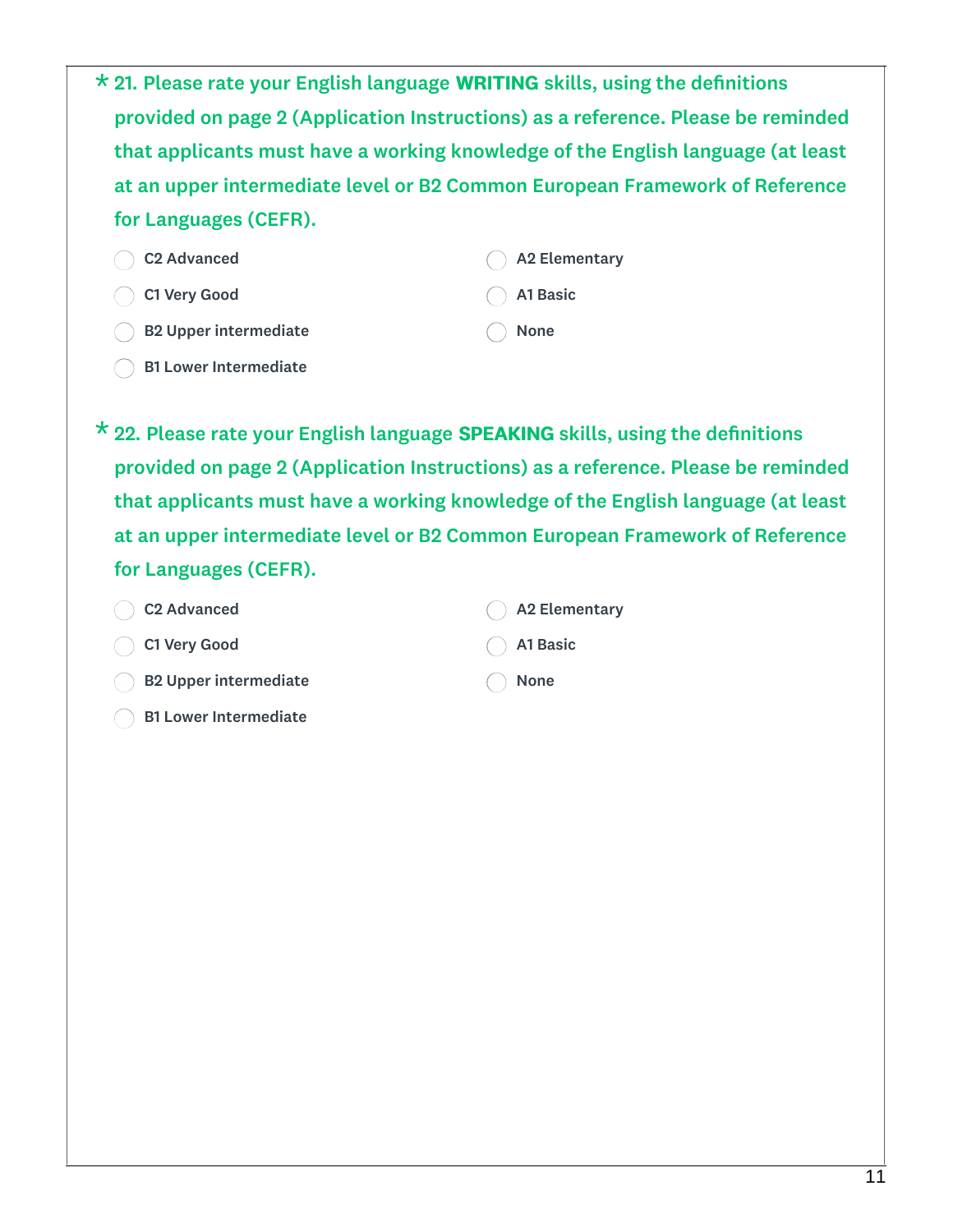

# 4. Motivation

 $\star$  23. Please tell us about how you see yourself in the role of a young patient advocacy leader and describe your reasons for wanting to take part in this course. Your answers in this section are considered as your motivation letter and represent one of the most important parts of your application. Please limit your response to 3000 characters (approximately 500 words).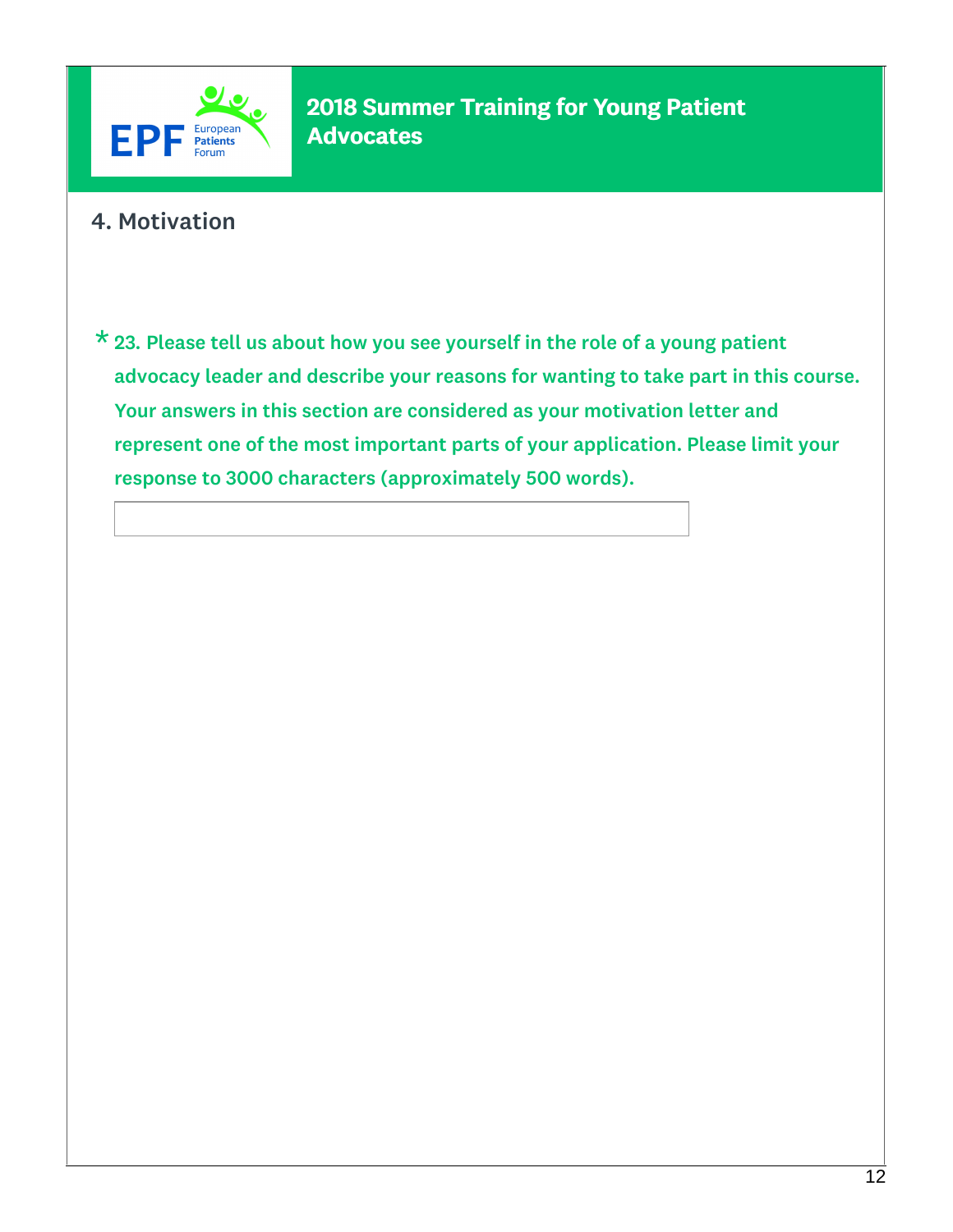

# 5. Knowledge and Experience in Patient Advocacy

In this section, we would like to understand your experience and knowledge in patient advocacy, including your strengths and any areas of knowledge that you would like to develop further.

#### $*$  24. What is the highest education level you attained?

| $\bigcap$ Primary education | $\bigcirc$ Tertiary education – university-level, academic                                  |
|-----------------------------|---------------------------------------------------------------------------------------------|
| ◯ Lower secondary education | and vocational education                                                                    |
| O Upper secondary education | $\bigcap$ Post tertiary education - further university-<br>level studies (master's and PhD) |

#### $*$  25. What is the main subject area you have studied?

 $\star$  26. If it was not part of your schooling or studies, have you previously participated in training in public health and/or health care?

Yes

No

 $^{\star}$  27. If it was not part of your schooling or studies, have you previously participated in training in public policy and/or advocacy?

Yes

No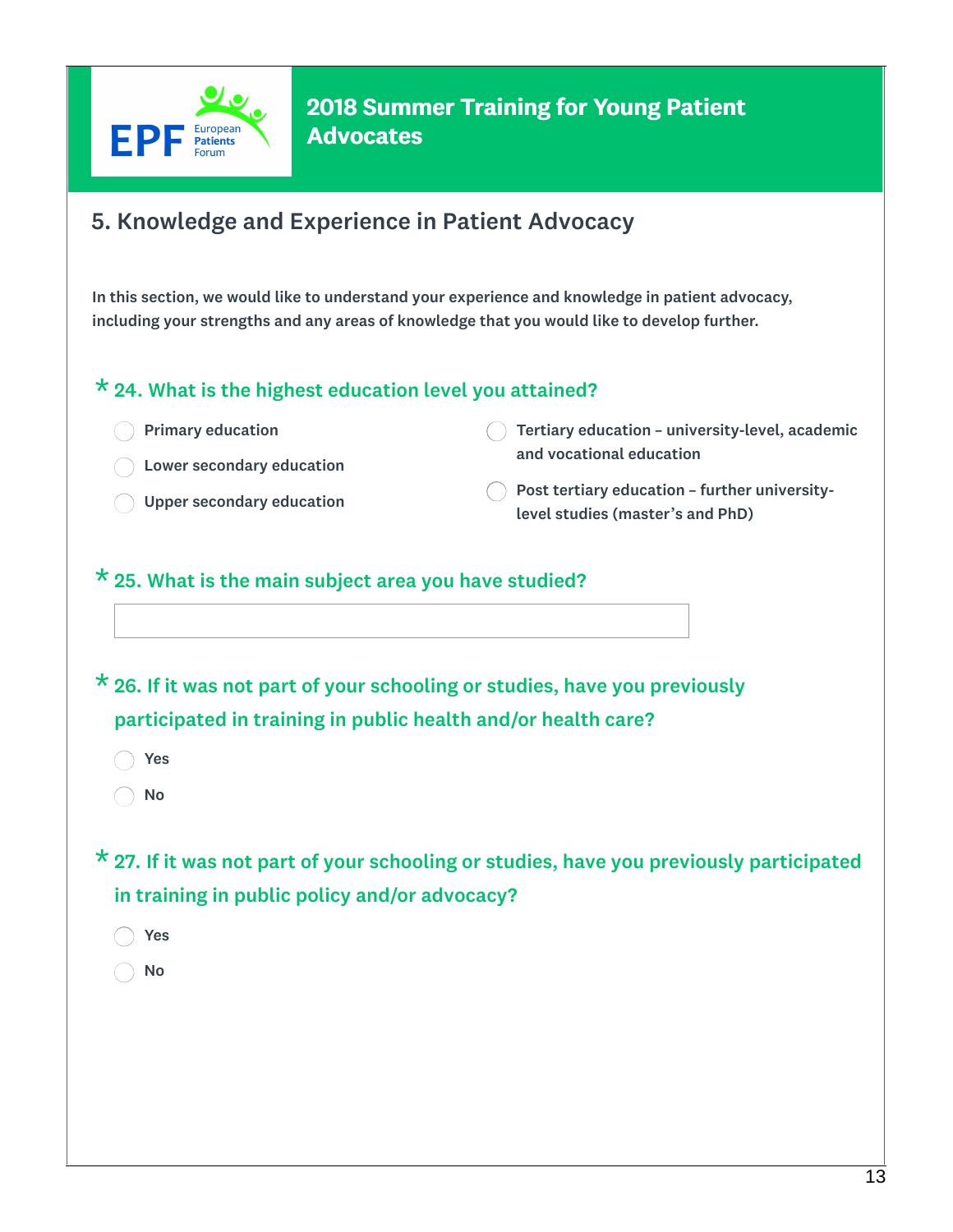#### 28. Please rate your patient advocacy experience and knowledge : \*

- Advanced I have done extensive advocacy work (position papers, representing a patient view in advocacy meetings or consultations, etc.)
- Good I have a good knowledge about some patients issues; I feel confident about advocating on some patients issues and do that on a regular basis
- Intermediate I have sometimes received information and had an opportunity to engage in patients' advocacy on some issues in broad terms
- Basic I understand what the patients' advocacy is about, but I have rarely interacted in consultations, committees, working groups and other advocacy work; I have mainly received information
- None No knowledge or patients' advocacy experience

 $\star$  29. Please describe any specific topic or area where you would you like to further develop your knowledge and skills in relation to patient advocacy. Please limit your response to 1500 characters (approximately 250 words).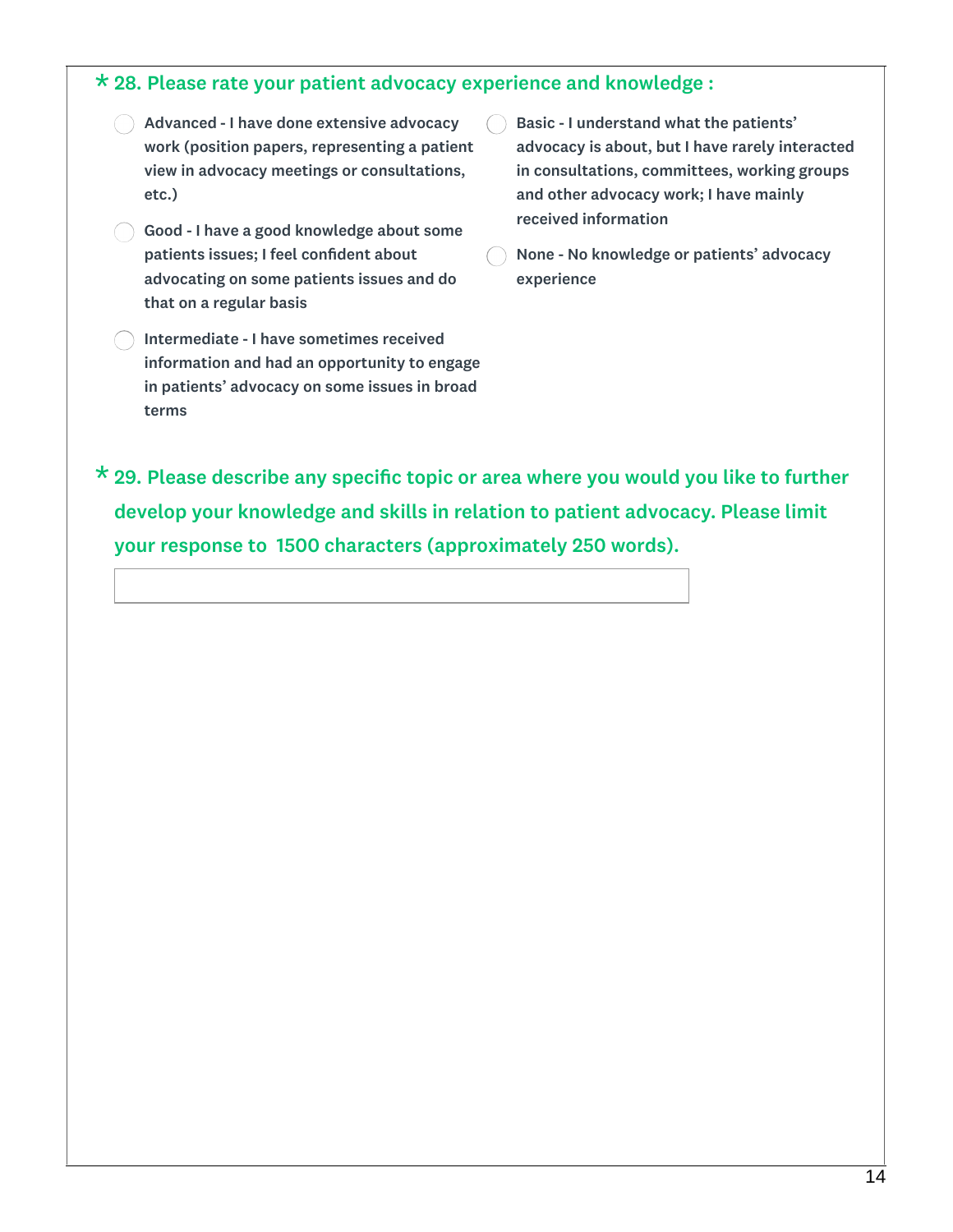

- 6. Applying Acquired Learning
- $\star$  30. Please describe how you intend to apply the knowledge and skills you will acquire during the course into your daily life. Describe what you would like your unique contribution to be to: i) your organisation ii) specific advocacy initiatives and/or iii) the larger patient community. Your small project may be presented during the next training in 2019. We ask that you please limit your response to 3000 characters (approximately 500 words).
- $\star$  31. Please describe the local and national networks and/or organisations you are part of that have current priorities around increasing knowledge of patients' rights and how your connections will enable you to share and amplify the knowledge and messages from this training. Please limit your response to 1500 characters (approximately 250 words).

32. Last but not least, please give us any information (not covered by the previous questions) that you think may contribute to the successful selection of your application. Please limit your response to 1500 characters (approximately 250 words).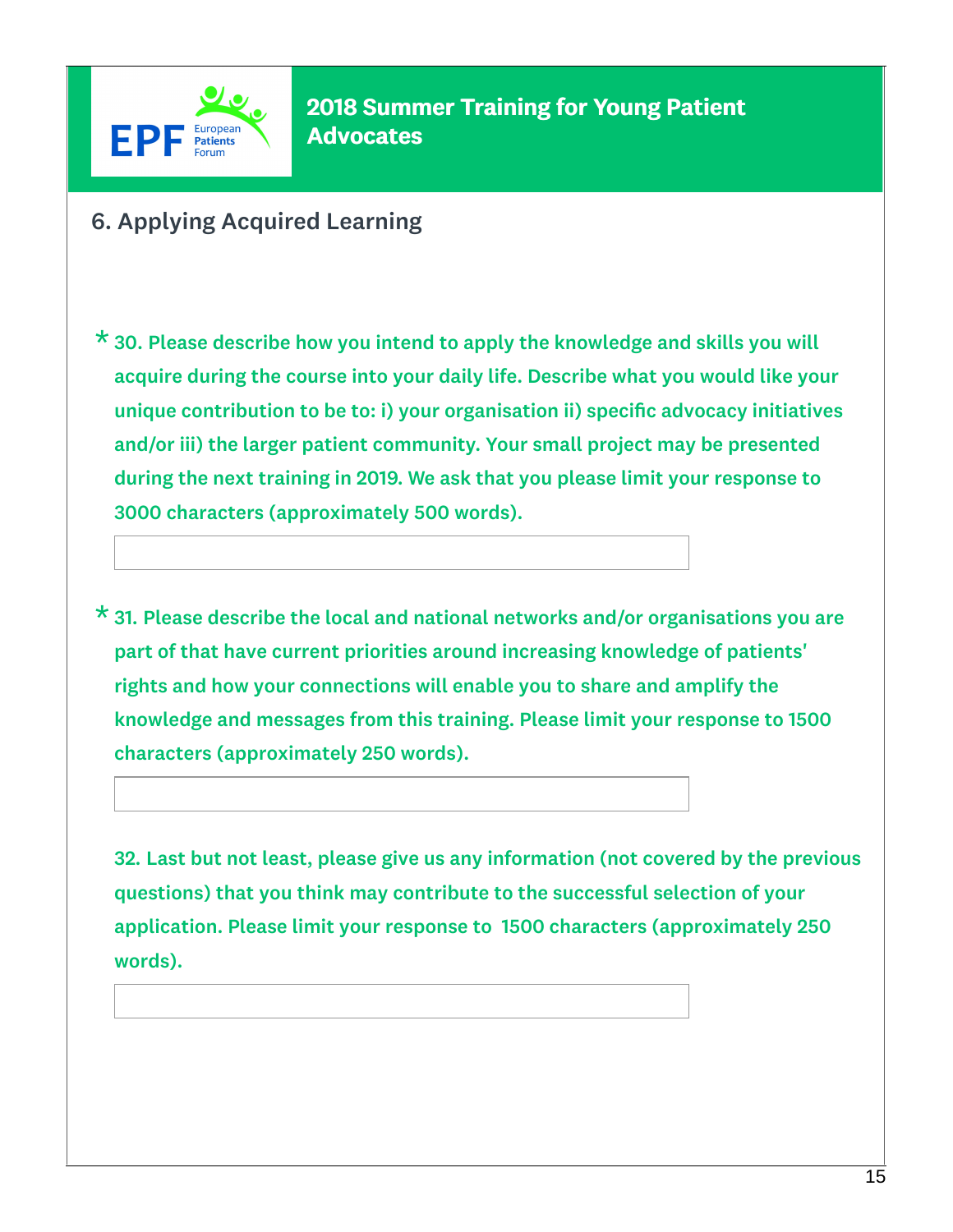

# 7. Specific Requirements

EPF is committed to equal opportunities and will endeavour to reasonably accommodate the specific needs of applicants with disabilities, medical conditions, and/or family circumstances that may have an impact on day-to-day activities, so they may participate in and successfully complete the EPF training course, within the abilities and budget of EPF.

 $\star$  33. Please describe any specific requirements you may have in relation to disabilities, medical conditions, and/or family circumstances that may have an impact on your ability to participate in and successfully complete the Summer Training Course for Young Patient Advocates, whether in respect of the assessment, the training sessions taking place in Vienna, or in the follow-up phase in your own country.